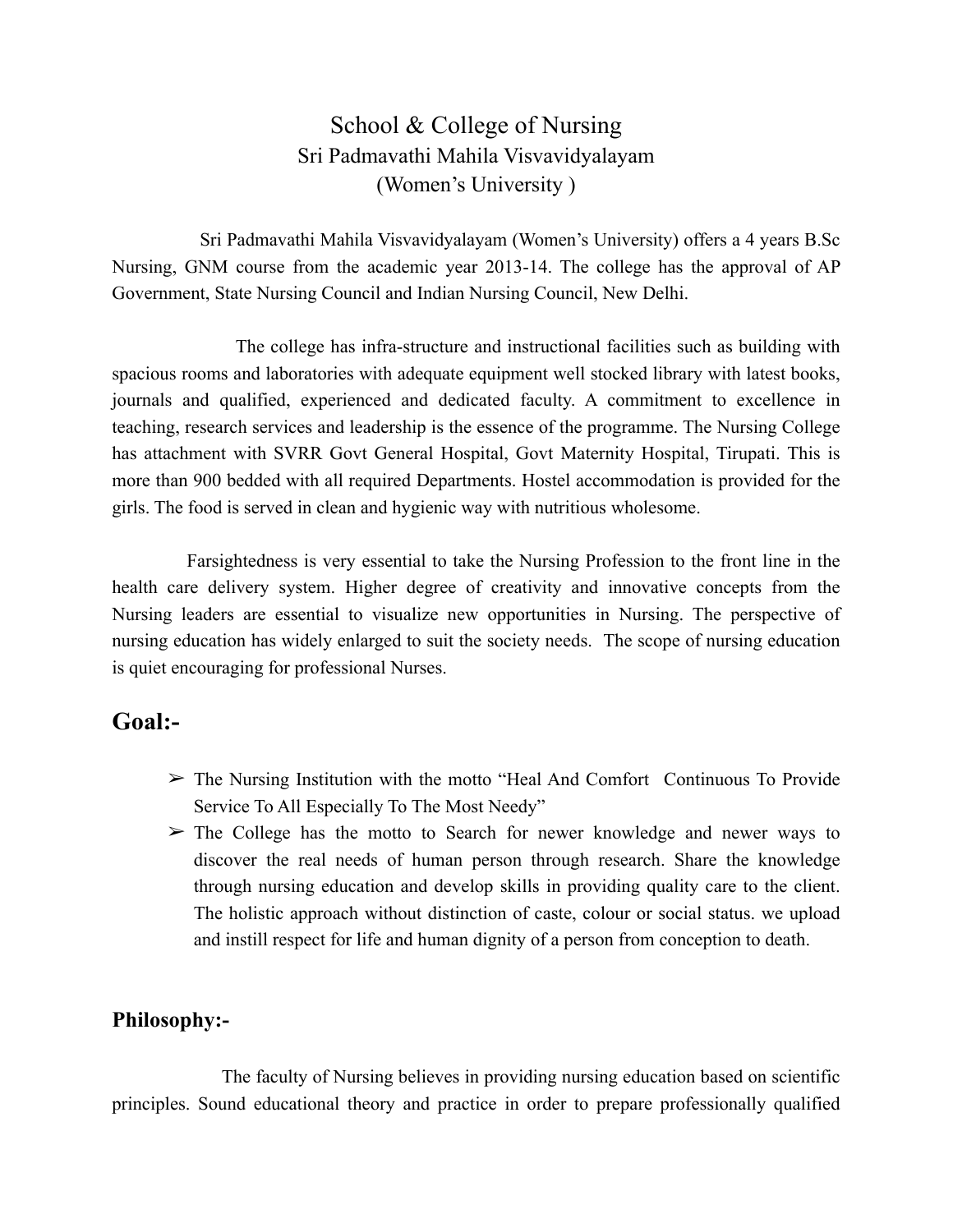Nurses. The graduate with the experiences can rapidly move into leadership positions in nursing education, nursing services and administration.

 Promote all round development of the student with special emphasis on human moral, psychological, cultural, intellectual and spiritual aspect which is required to prepare a professional Nurse.

### **Objectives:-**

- $\triangleright$  Apply knowledge from physical, biological and behavioural science, medicine including alternative systems and providing nursing care to individuals, families and communities at large.
- ➢ Demonstrate understanding of life style and other factors, which affect health of individuals and group.
- $\triangleright$  Provide nursing care based on steps of nursing process in collaboration with the individuals and groups.
- $\geq$  Develop critical thinking skills in making decisions in all situations in order to provide quality care.
- $\triangleright$  Utilize the latest trends and technology in providing health care.
- $\triangleright$  Provide promotive, preventive and restorative health services in line with the national health policies and programmes.
- $\triangleright$  Practice with in the frame work of code of ethics, professional conduct and legal boundaries.
- $\geq$  Communicate effectively with individuals and groups and members of health team in order to promote effective interpersonal relationships and team work.
- $\triangleright$  Demonstrate skills in teaching to individuals and group in clinical/community health settings.
- $\triangleright$  Participate effectively as a member of the health team in health care delivery system
- $\triangleright$  Demonstrate leadership and managerial skills in clinical/community health settings.
- $\geq$  Conduct research studies in various settings and utilize the research findings to improve the quality of care.
- $\geq$  Demonstrate awareness, interest and contribute towards advancement of self and the profession.

### **Medium of Instructions:-**

The medium of instruction and examination shall be in English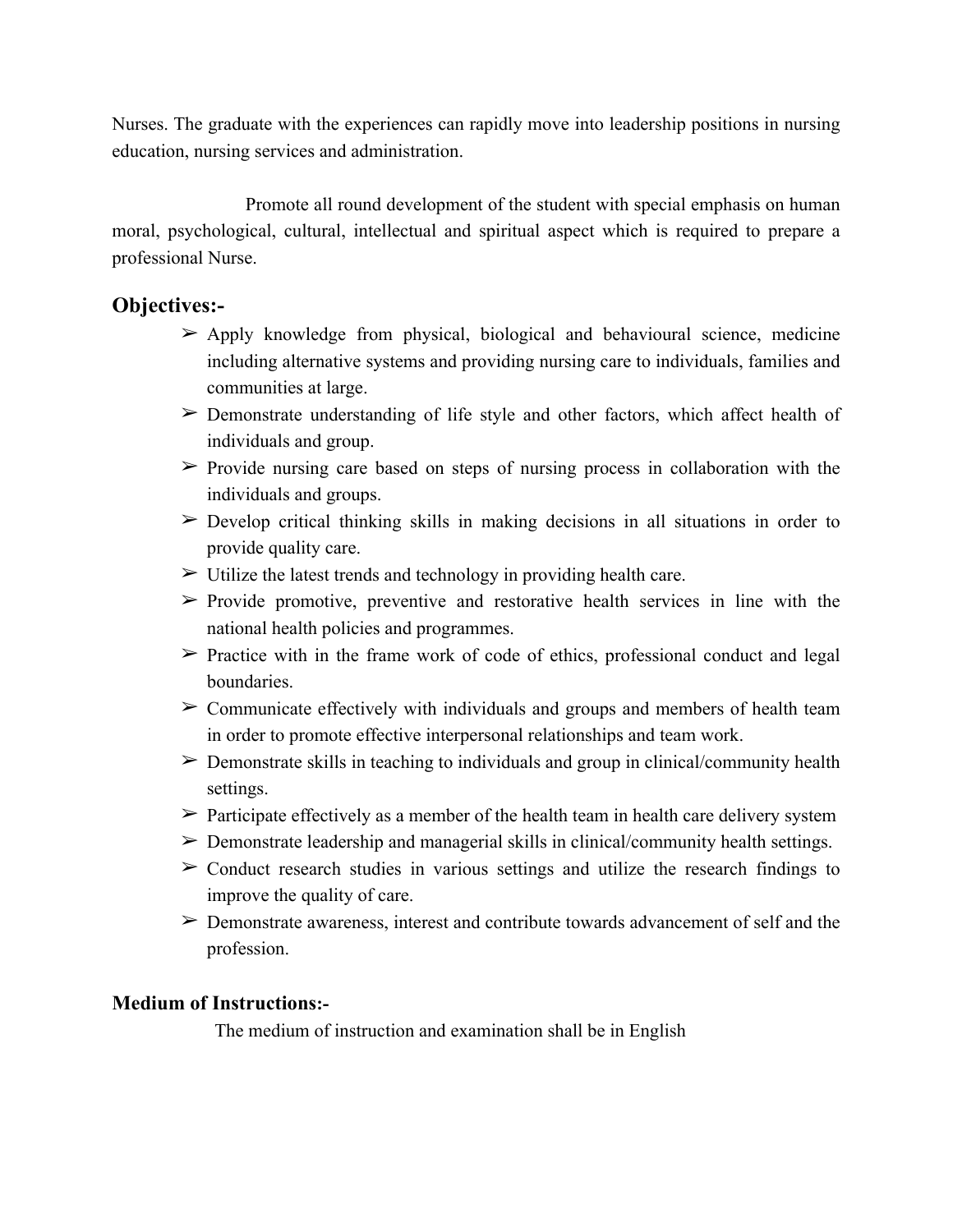# **GNM**

### **Course of study:-**

GNM

3 1/2 yr diploma course

**Allocation of seats:-**

GNM:- 40 seats

### **Course content**

 Anatomy and physiology, Microbiology, Psychology, Sociology, Fundamentals Of Nursing, First Aid, Personal Hygiene, Communication And Educational Technology, Environmental Hygiene, Health Education, Communication Skills, Nutrition, English, Medical Surgical I &II, Mental Health Nursing, Computer Education, Community Health Nursing I, Midwifery And Gynecology, Community Health Nursing II, Pediatrics .

# **ELIGIBLE CRITERIA FOR GNM**

❖ Minimum and maximum age for the admission will be 17-35 years respectively.

# **Minimum education**

- a) 10+2 class passed preferebly science(BI.PC)and English with aggregate of 40% marks
- b) 10+2 in arts,(mathematics, biotechnology, Economics, political science, History, Geography, Business Studies, Accountancy, Home Science, Sociology Psychology,
- c) Philosophy) and English, elective or health care sciences-vocational stream only, passing out from recognized board.
- d) 10+2 vocational ANM under CBSE Board or other equivalent board from the school and recognized by Indian Nursing Council.
- e) Registered as a ANM with State Nursing Registration Council